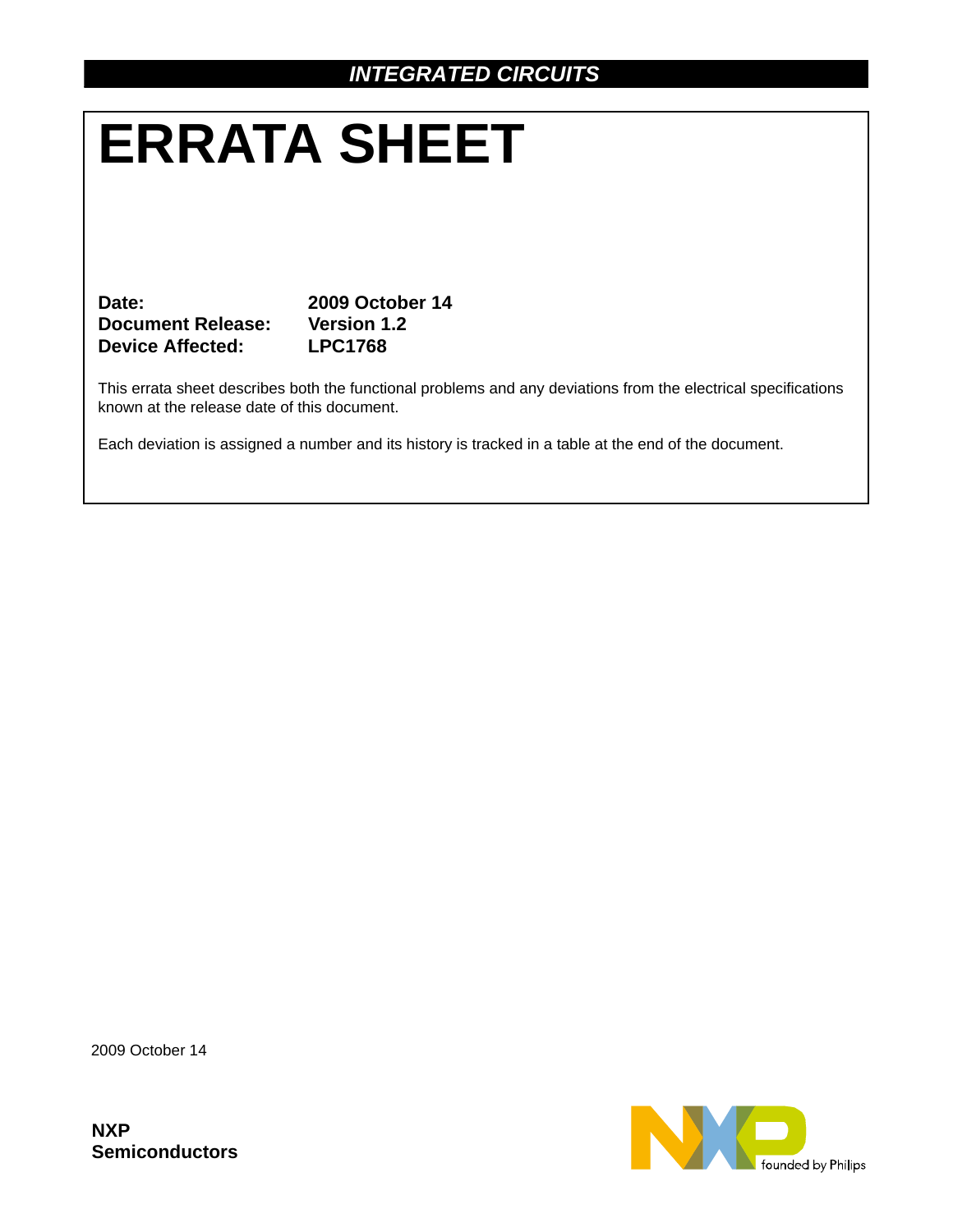## **Document revision history**

| Rev | Date            | <b>Description</b> |
|-----|-----------------|--------------------|
| 1.2 | October 14 2009 | Added MCPWM.1      |
| 1.1 | July 06 2009    | Added PCLKSELx.1   |
| 1.0 | April 10 2009   | First version      |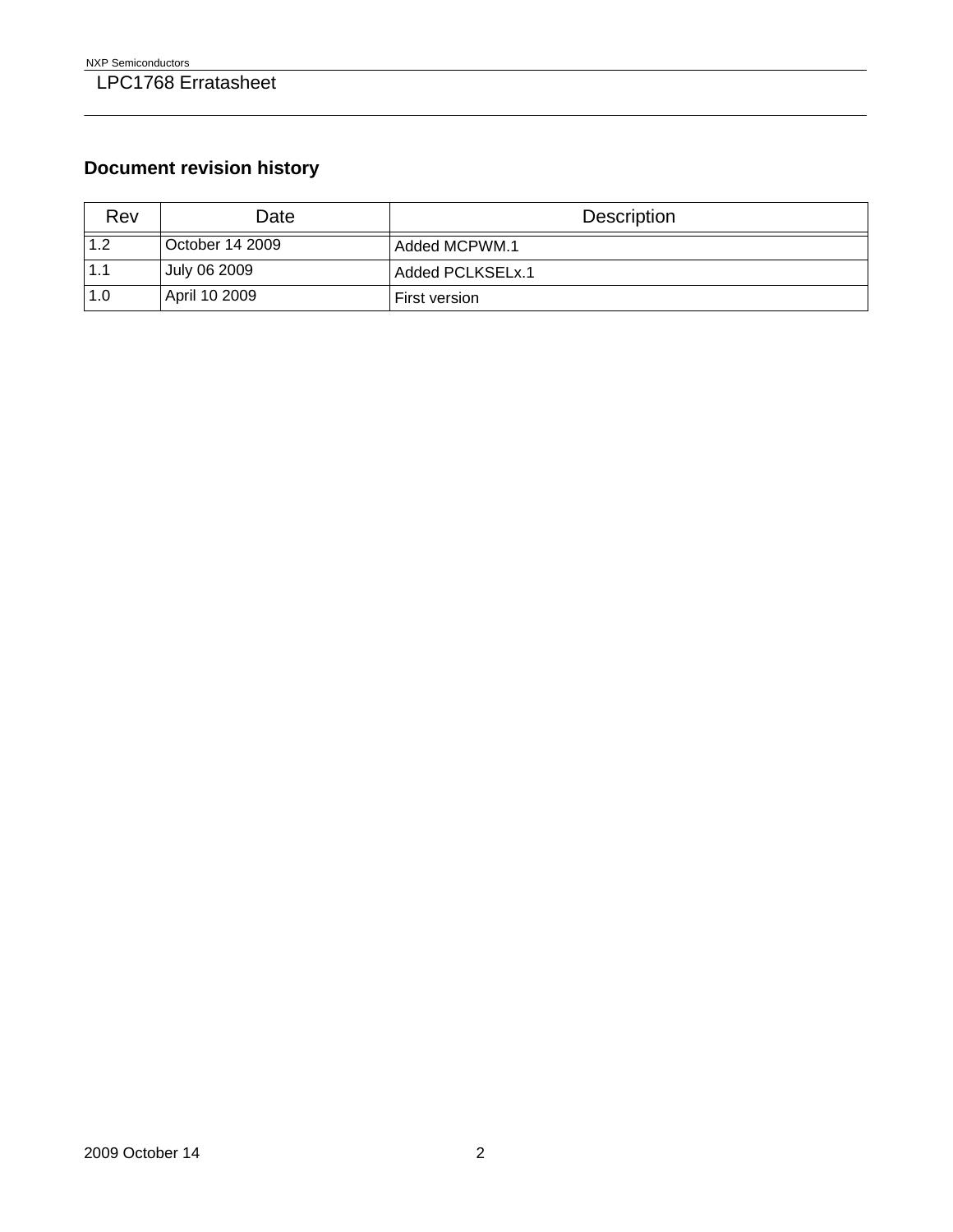#### **Identification**

The typical LPC1768 devices have the following top-side marking:

LPC1768xxx

xxxxxxx

xxYYWW R[x]

The last/second to last letter in the third line (field 'R') will identify the device revision. This Errata Sheet covers the following revisions of the LPC1768:

| Identifier<br>(R<br>Revision | .comment                   |
|------------------------------|----------------------------|
|                              | device revision<br>Initial |

Field 'YY' states the year the device was manufactured. Field 'WW' states the week the device was manufactured during that year.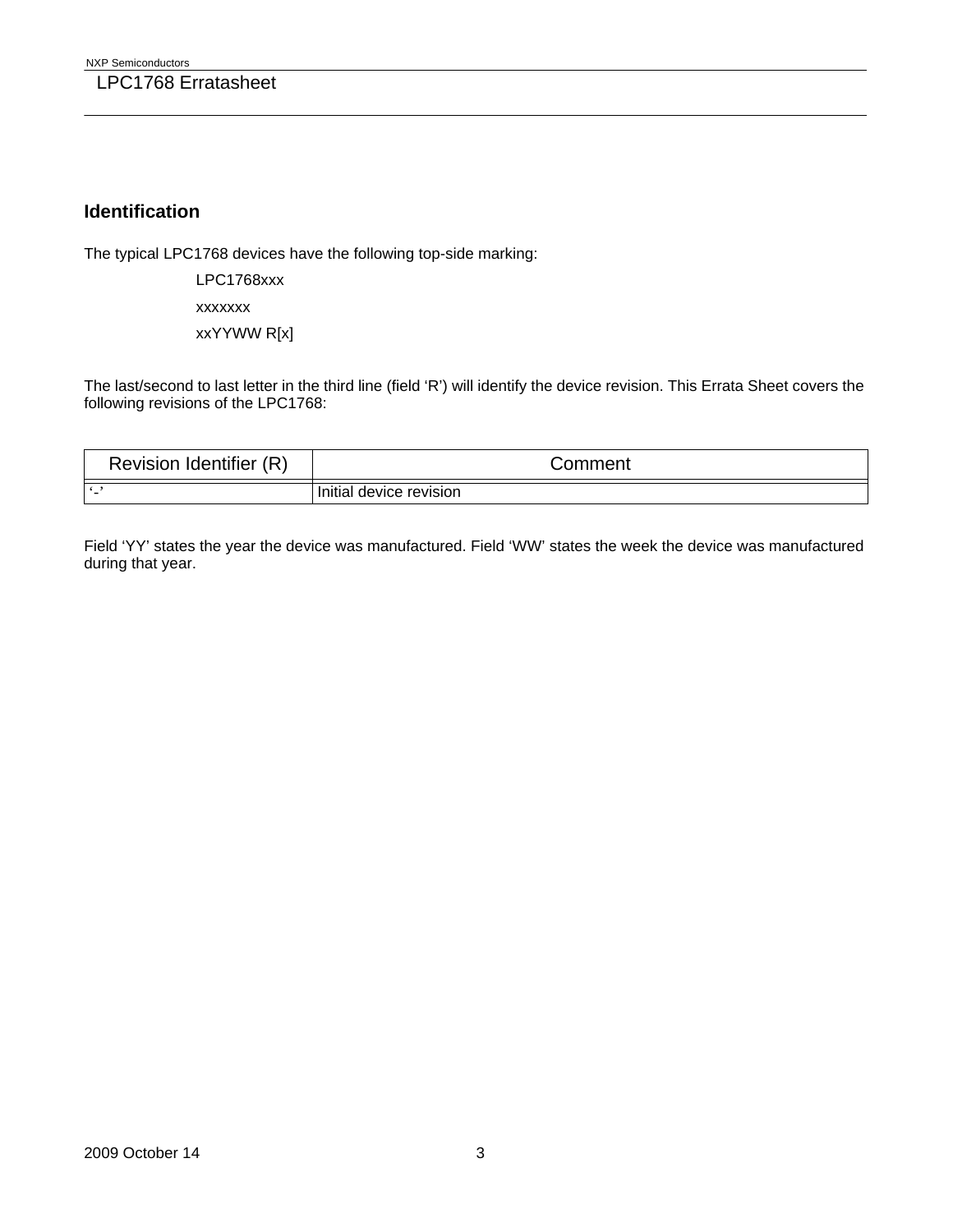# **Errata Overview - Functional Problems**

| Functional<br>Problem | <b>Short Description</b>                                                                | <b>Device Revision</b><br>the problem<br>occurs in |
|-----------------------|-----------------------------------------------------------------------------------------|----------------------------------------------------|
| PLL <sub>0.1</sub>    | PLL0 (Main PLL) remains enabled and connected in Deep Sleep and<br>Power-down modes     |                                                    |
| PCLKSELx.1            | Peripheral Clock Selection Registers must be set before enabling<br>and connecting PLL0 |                                                    |
| MCPWM.1               | Input pins (MCI0-2) on the Motor Control PWM peripheral are not<br>functional           |                                                    |

## **Errata Overview - AC/DC Deviations**

| <b>AC/DC Deviation</b> | <b>Short Description</b> | <b>Device Revision</b><br>the deviation<br>occurs in |
|------------------------|--------------------------|------------------------------------------------------|
| n/a                    | n/a                      | n/a                                                  |

#### **Errata Notes**

| <b>Notes</b> | <b>Short Description</b> | <b>Device Revision</b><br>the note applies |
|--------------|--------------------------|--------------------------------------------|
| n/a          | n/a                      | n/a                                        |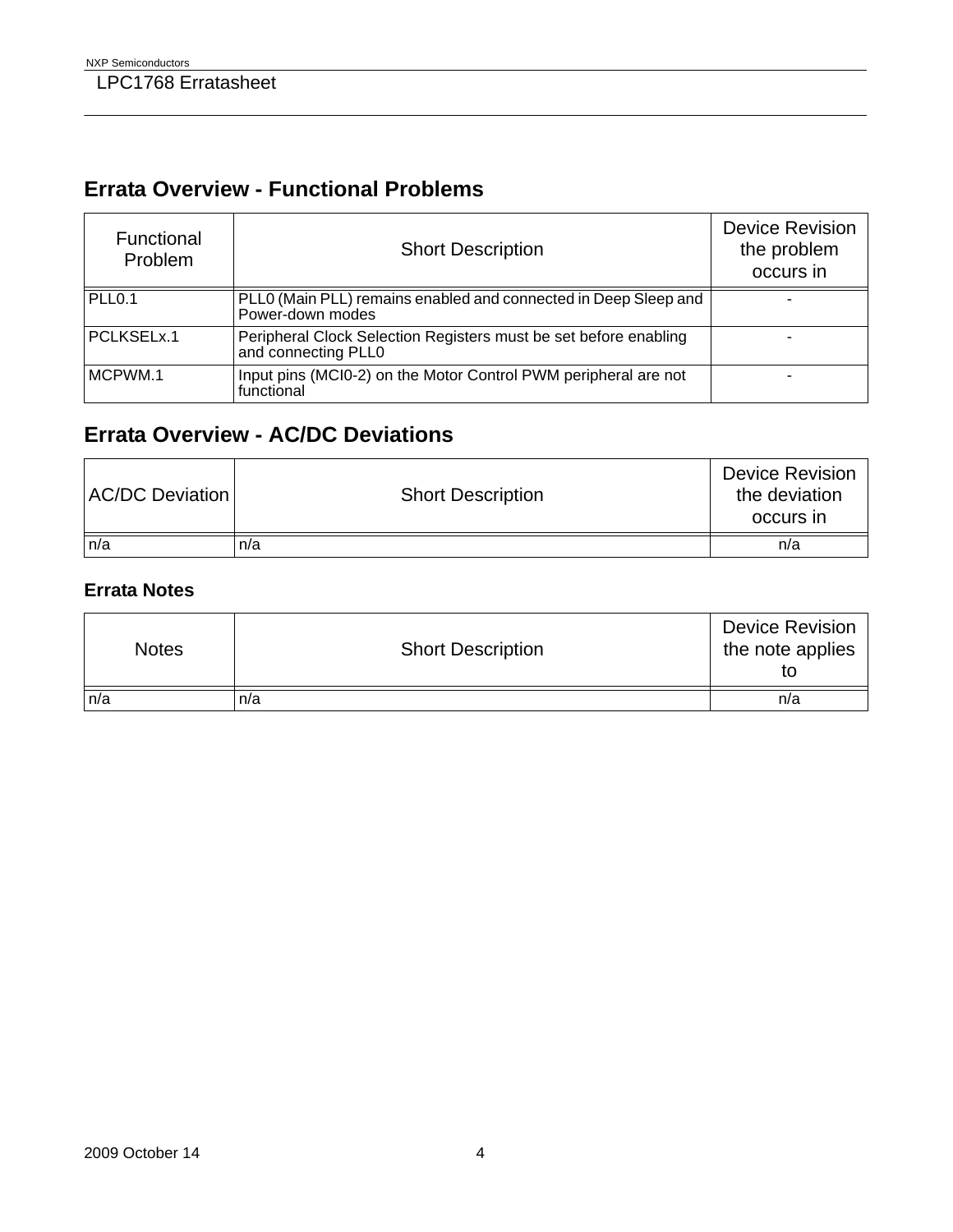### **Functional Problems of LPC1768**

#### **PLL0.1: PLL0 (Main PLL) remains enabled and connected in Deep Sleep and Power-down modes.**

- Introduction: If the main PLL (PLL0) is enabled and connected before entering Deep Sleep or Power-down modes, main PLL (PLL0) automatically turns off and disconnects after the chip enters Deep Sleep mode or Power-down mode leading to reduced power consumption.
- Problem: If the main PLL (PLL0) is enabled and connected before entering Deep Sleep or Power-down modes, it will remain enabled and connected after the chip enters Deep Sleep mode or Power-down mode causing the power consumption to be higher.
- Workaround: In the software, user must disable and disconnect the main PLL (PLL0) before entering Deep Sleep and Power-down modes to reduce the power consumption. This must be done only if the main PLL (PLL0) was enabled and connected before entering Deep Sleep mode or Power-down mode.

The code below demonstrates the steps to disable and disconnect the main PLL0:

|                    | PLLOCON $&=- (1 < 1);$  | /* Disconnect the main PLL (PLL0) */                                                             |
|--------------------|-------------------------|--------------------------------------------------------------------------------------------------|
| $PLLOFEED = 0xAA;$ |                         | $/*$ Feed $*$ /                                                                                  |
| $PLLOFEED = 0x55;$ |                         | /* Feed */                                                                                       |
|                    |                         | while ((PLL0STAT & $(1<<25)$ ) != 0x00); /* Wait for main PLL (PLL0) to disconnect */            |
|                    | PLLOCON $8 = -(1 < 0);$ | /* Turn off the main PLL (PLL0) */                                                               |
| $PLLOFEED = 0xAA;$ |                         | $/*$ Feed $*$ /                                                                                  |
| $PLLOFEED = 0x55;$ |                         | $/*$ Feed $*$ /                                                                                  |
|                    |                         | while ((PLLOSTAT & $(1 < 24)$ ) != 0x00); /* Wait for main PLL (PLLO) to shut down */            |
|                    |                         | /*************** Then enter into Deep sleep mode or Power-down mode **************************** |

#### **PCLKSELx.1: Peripheral Clock Selection Registers must be set before enabling and connecting PLL0**

- Introduction: A pair of bits in the Peripheral Clock Registers (PCLKSEL0 and PCLKSEL1) controls the rate of the clock signal that will be supplied to APB0 and APB1 peripherals.
- Problem: If the Peripheral Clock Registers (PCLKSEL0 and PCLKSEL1) are set or changed after PLL0 is enabled and connected, the value written into the Peripheral Clock Selection Registers may not take effect. It is not possible to change the Peripheral Clock Selection settings once PLL0 is enabled and connected.
- Workaround: Peripheral Clock Selection Registers must be set before enabling and connecting PLL0.

#### **MCPWM.1: Input pins (MCI0-2) on the Motor Control PWM peripheral are not functional**

- Introduction: On the LPC1768, the Motor Control PWM (MCPWM) peripheral is optimized for three-phase AC and DC motor control applications and can also be used in applications which require timing, counting, capture, and comparison. The MCPWM contains three input pins (MCI0-2) for PWM channels 0, 1, and 2. The inputs can be used as feedbacks for controlling brushless DC motors with Hall sensors, and also can be used to trigger a Timer/Counter's (TC) capture or increment a channel's TC when MCPWM is configured as a timer/counter.
- Problem: The input pins (MCI0-2) are not functional.